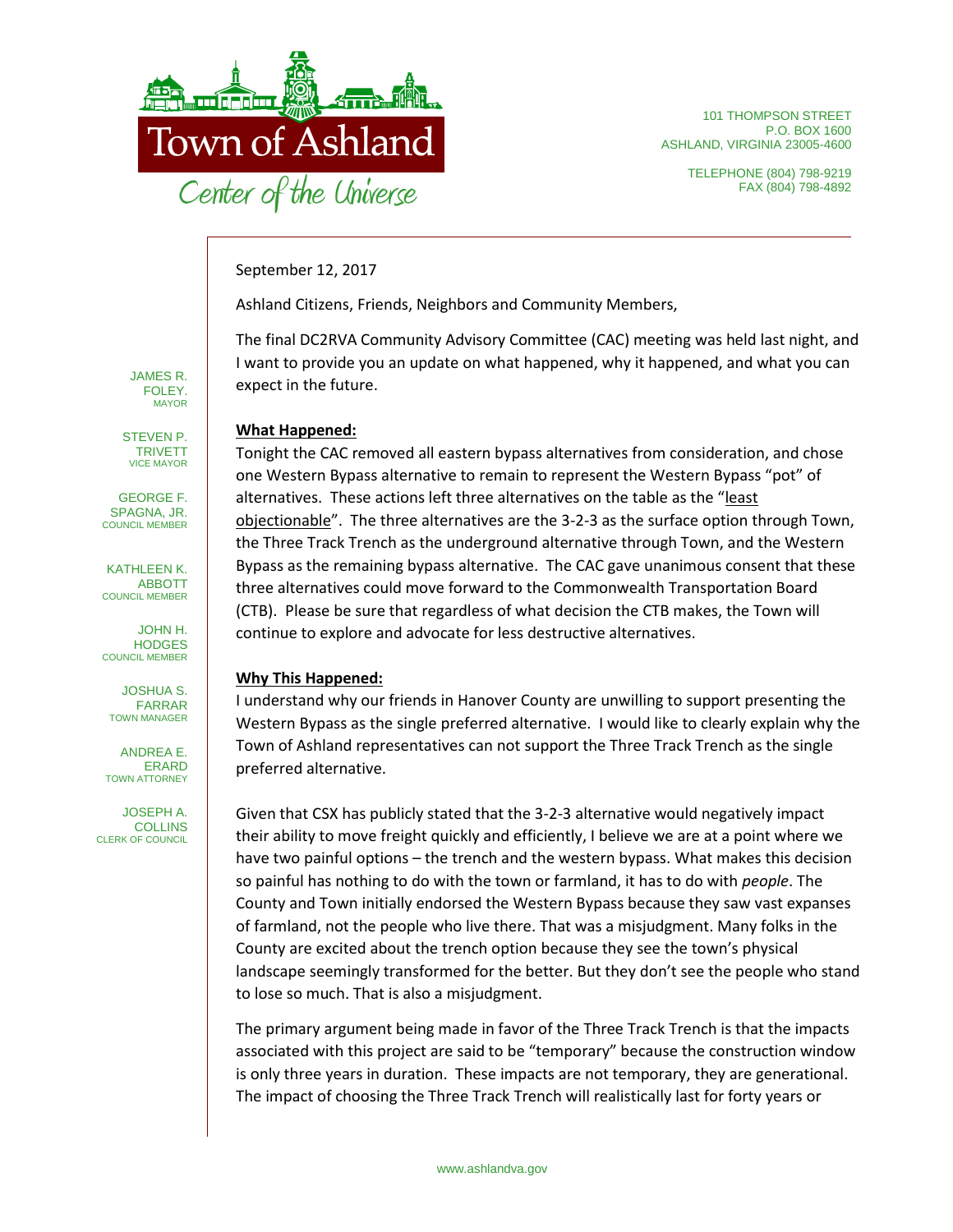more. I have spent most of the past week hearing from property owners along the tracks, and talking with business owners. It is clear to me now that uniformly across both residential and commercial uses we will see a dramatic reduction in property investment for the next 15 to 25 years until construction begins. How do we convince business owners to reinvest in their existing properties along the tracks when they have this looming cloud over their head, and there is a great chance they will be forced to close once construction starts. Even as storefronts naturally turnover with businesses coming and going how can we possibly expect entrepreneurial risk takers to come and invest in downtown Ashland by starting a business or redeveloping property when they have this looming cloud over their head, and there is a great chance they will be forced to close once construction starts. All this occurs for a few decades prior to the "temporary" construction period.

During the three year construction period businesses will close, and those that don't will be dramatically impacted. Simply saying "we will commit to supporting local business" is not enough to make the Trench palatable. Small businesses typically operate on a shoestring. A temporary street closure or just one extra special event can often be the difference between a net profit or loss from year to year. Imagine what closing a street and operating within a construction zone for three years would do.

As businesses close and don't reopen during the 15-25 year lead in to construction, and then that phenomenon accelerates during construction, people seem to assume that on the other side everything is wonderful. Upon construction completion our downtown may be a virtual ghost town. We may have nice new infrastructure, but all the businesses and customers who provide the vitality associated with a thriving downtown will be gone. Once again, it's about the people, not the landscape. Downtown Ashland today is a work in progress. It has taken years and will take many more to get the right business mix in downtown. After 18 to 28 years of disinvestment it would then take another 10-20 to get the new "right mix" of businesses in our new downtown. If you need the most apples to apples comparison of this phenomenon look at the Charlottesville mall. It is a thriving business district now, but it took twenty years to get that way …..after construction!

With all this said, I still haven't even mentioned the impacts to the residential section of Town. The disinvestment will be similar in the 18 to 28 year lead up to construction completion, construction will have both dramatic and unknown effects on local properties, and in the end property owners may likely be staring at a fence out their front door rather than a wide open space.

Downtown Ashland is the heart of our community. It is how we self-identify. There are many body parts, like an arm, or a toe, or in some cases a kidney, that you can live without. You can not live without a heart. You can stop it temporarily, but unfortunately 18-28 years isn't temporary.

For these reasons, the Town of Ashland can not support the Three Track Trench as a preferred alternative. For the purposes of this committee the Town recommended the CAC pass along the three least objectionable alternatives, not because we support the trench, but because any other alternative being put forward results in a split vote of the CAC. As articulated above, Town representatives would not support the trench, and County representatives would not support the Western Bypass. This recommendation has succeeded by removing a third track on the surface through Town as an alternative, but does leave us with work to do.